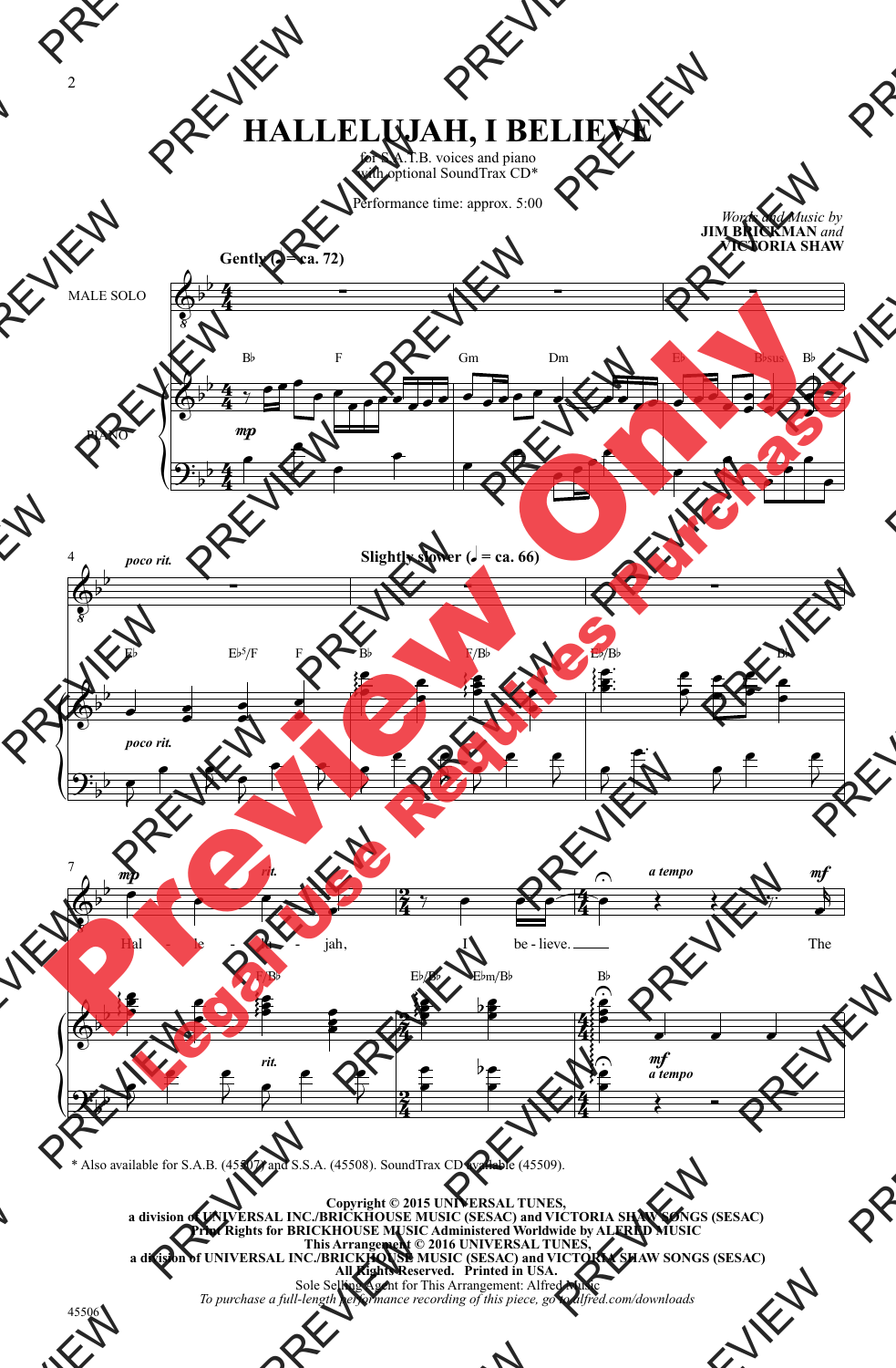

45506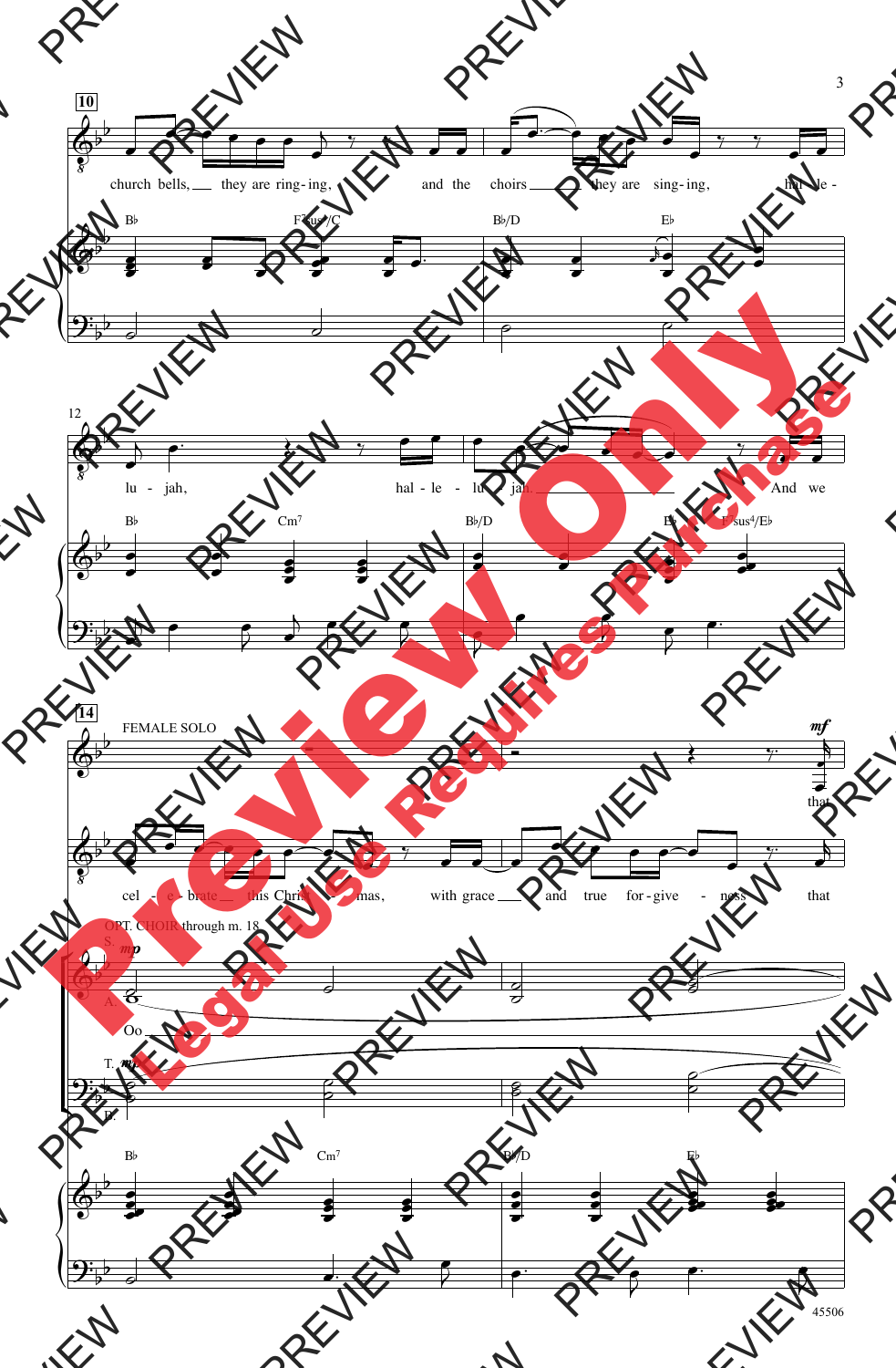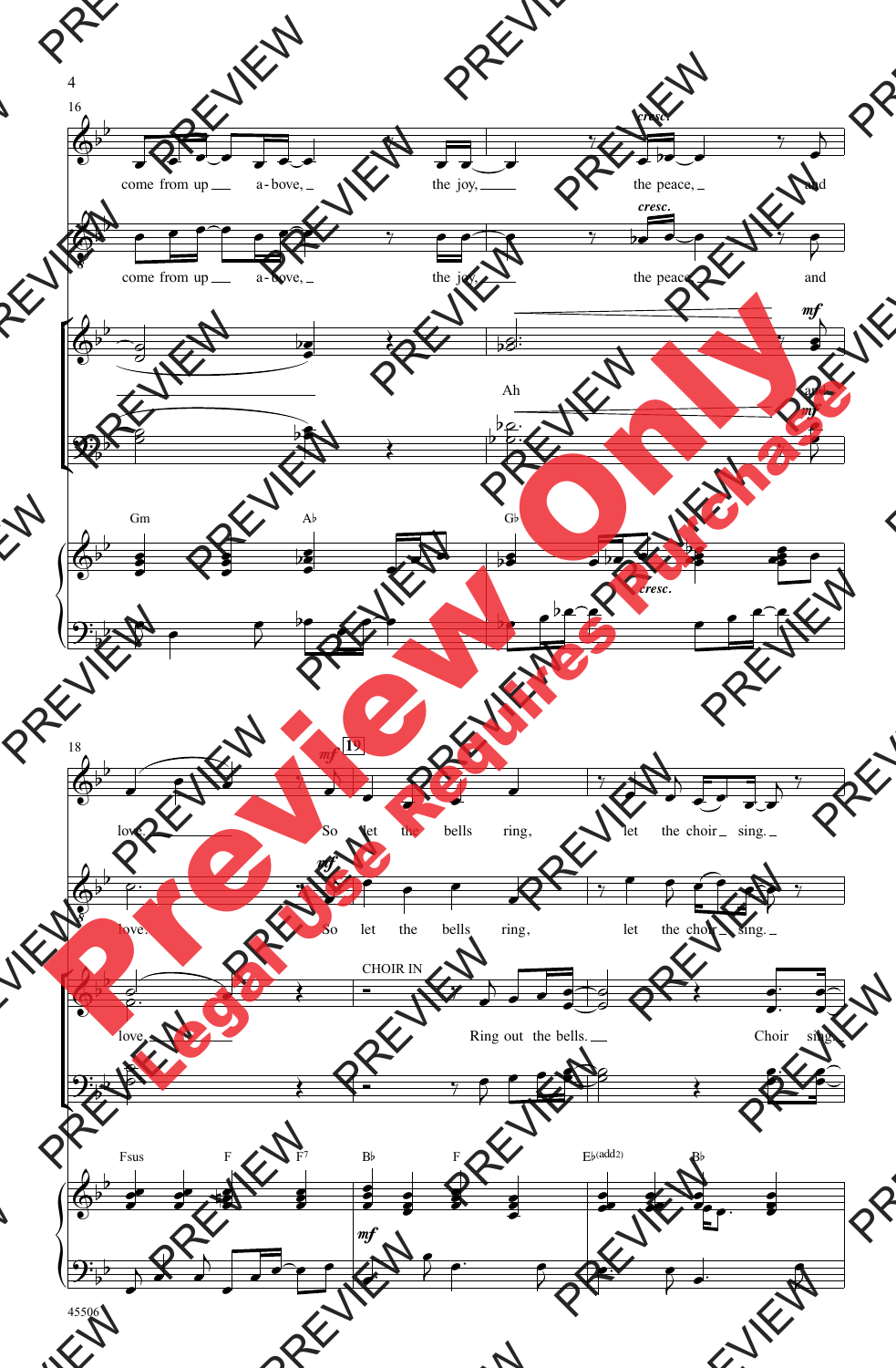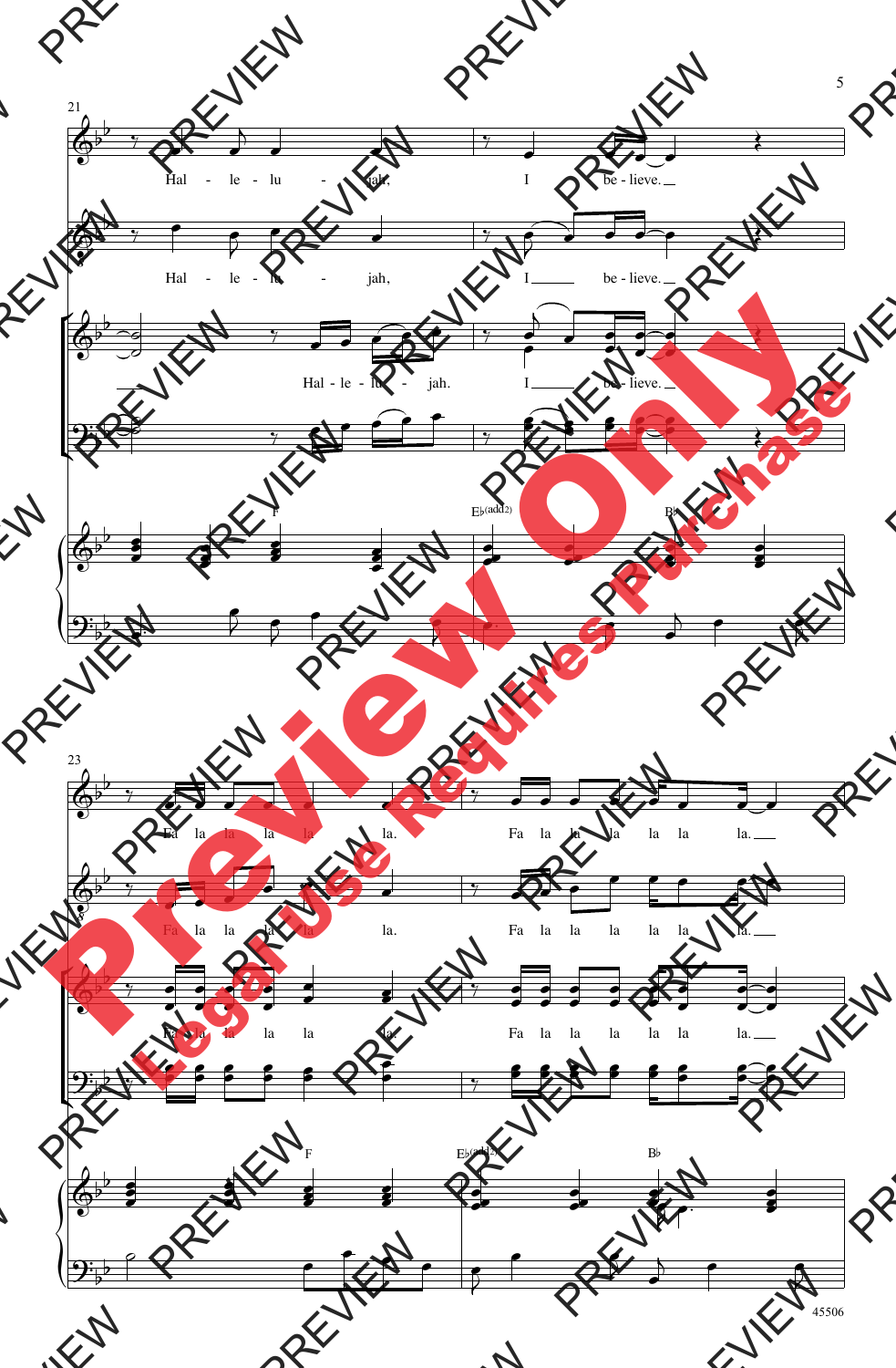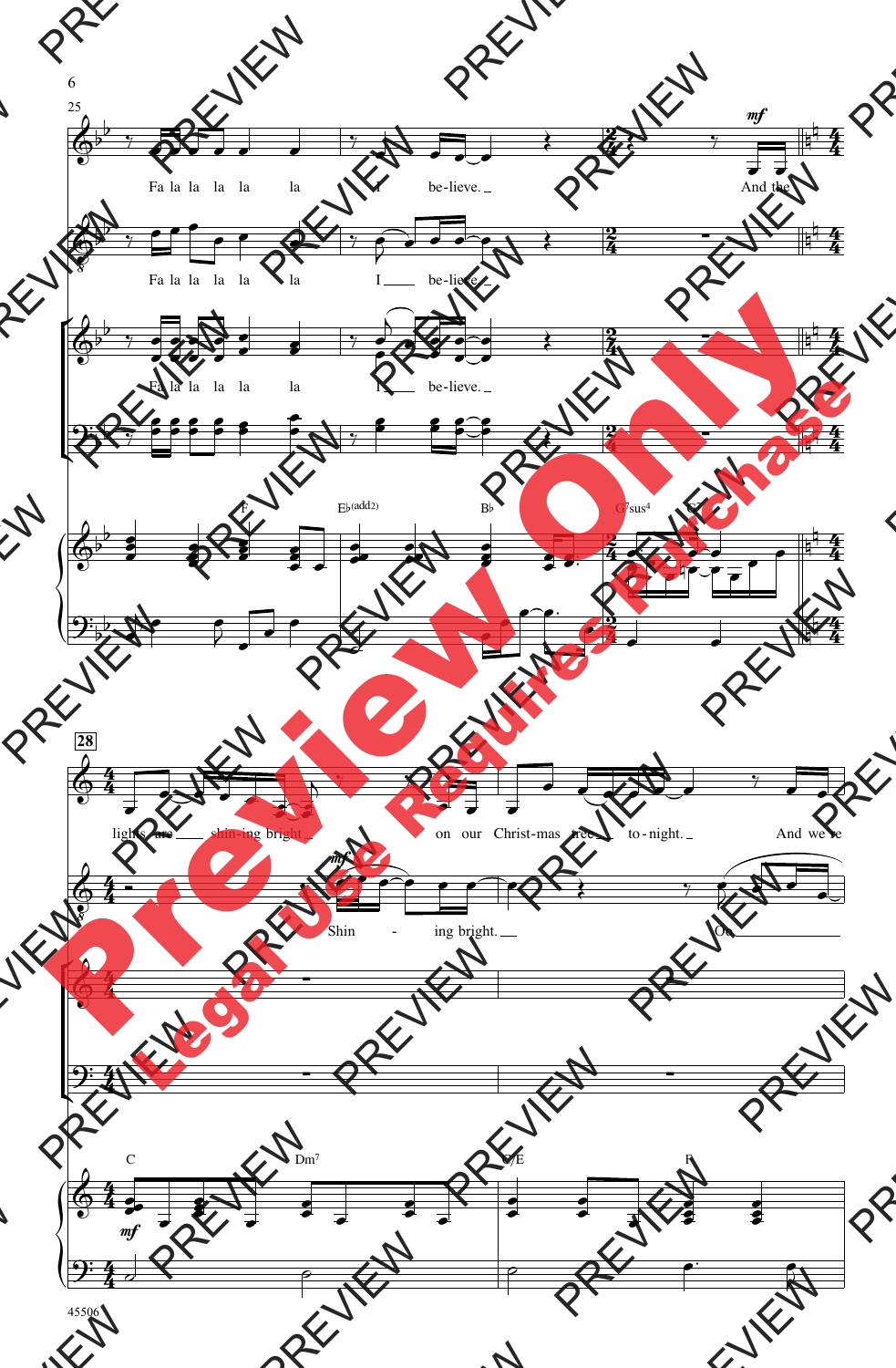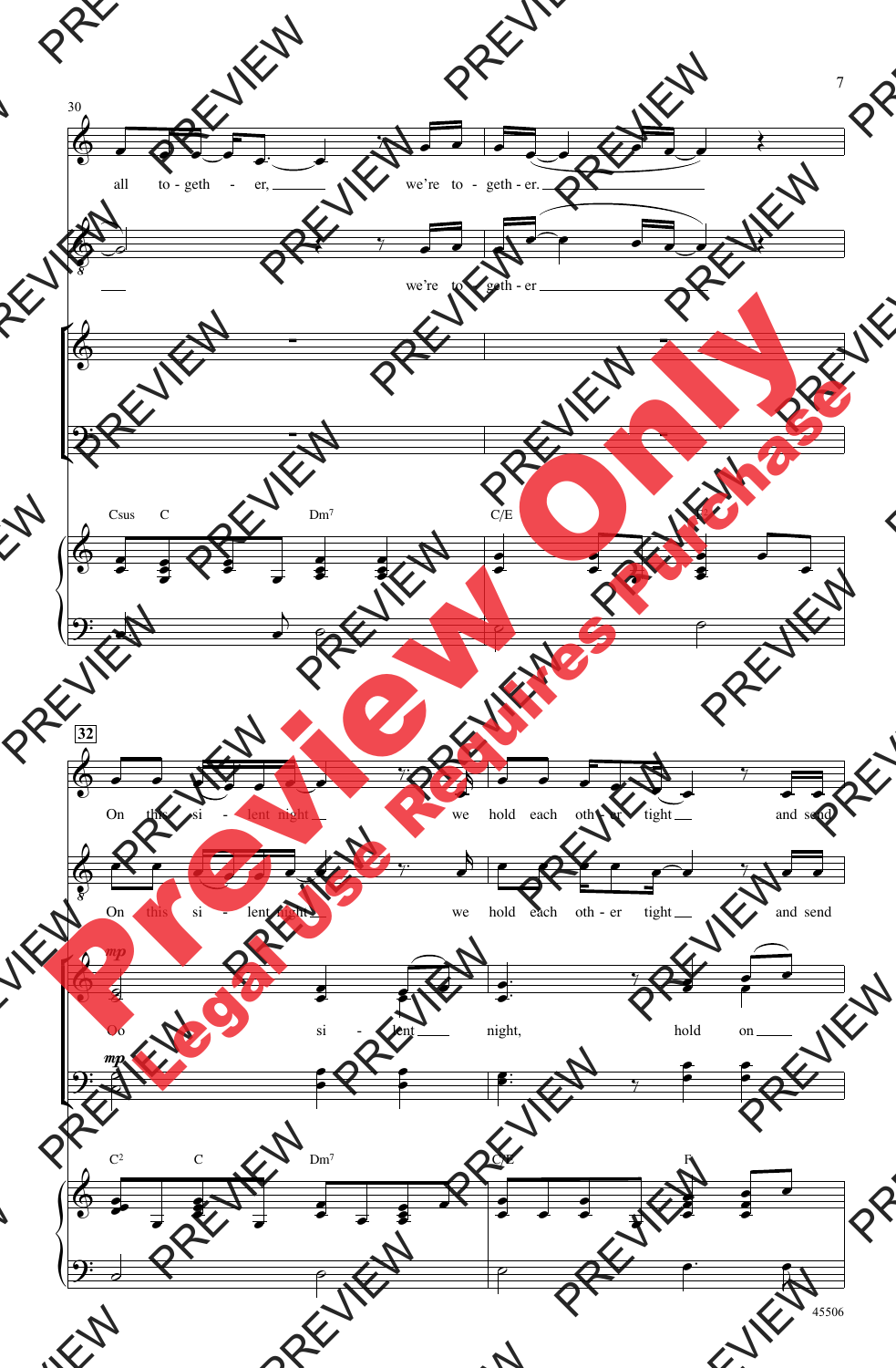![](_page_6_Figure_0.jpeg)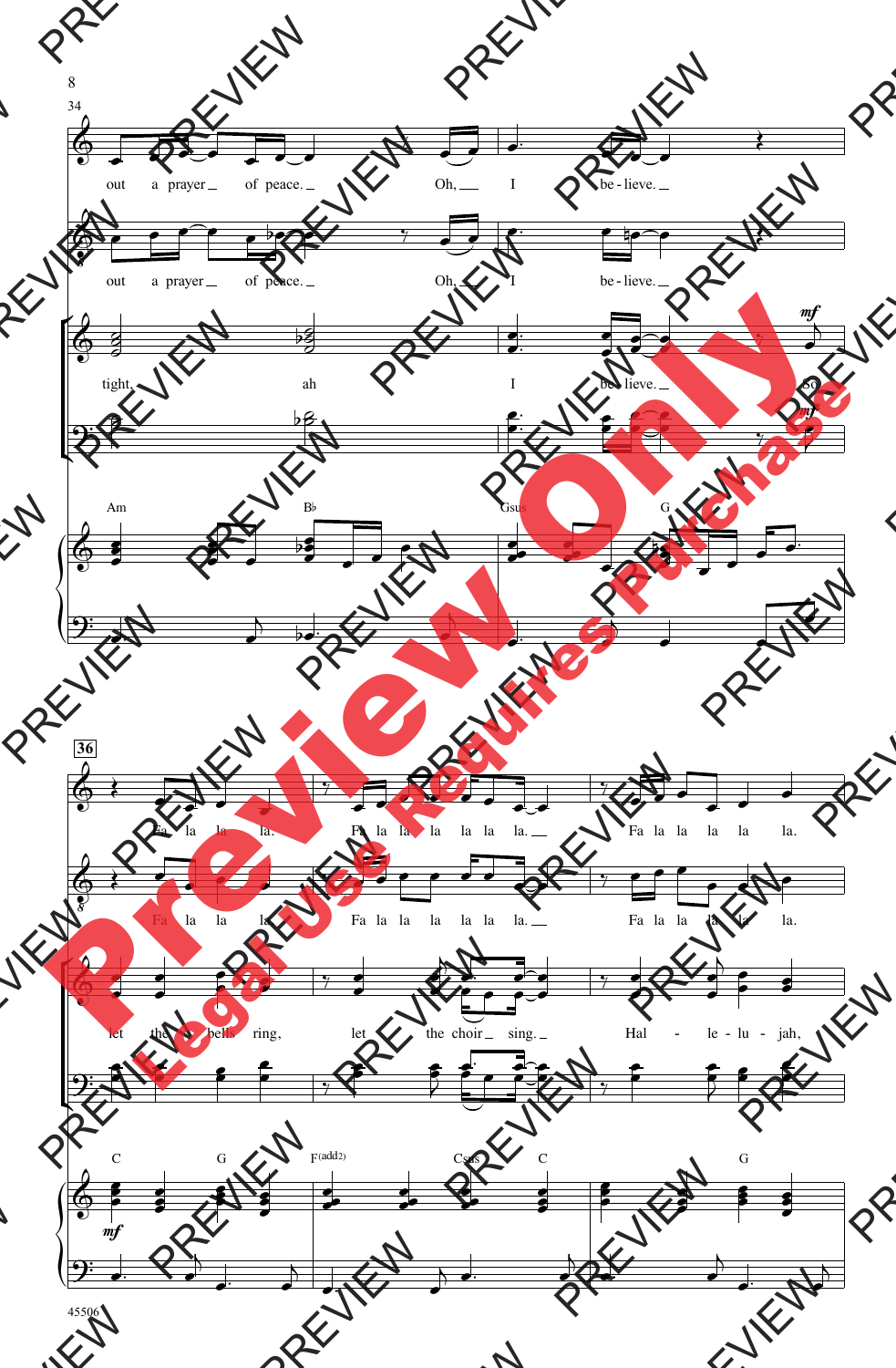![](_page_7_Figure_0.jpeg)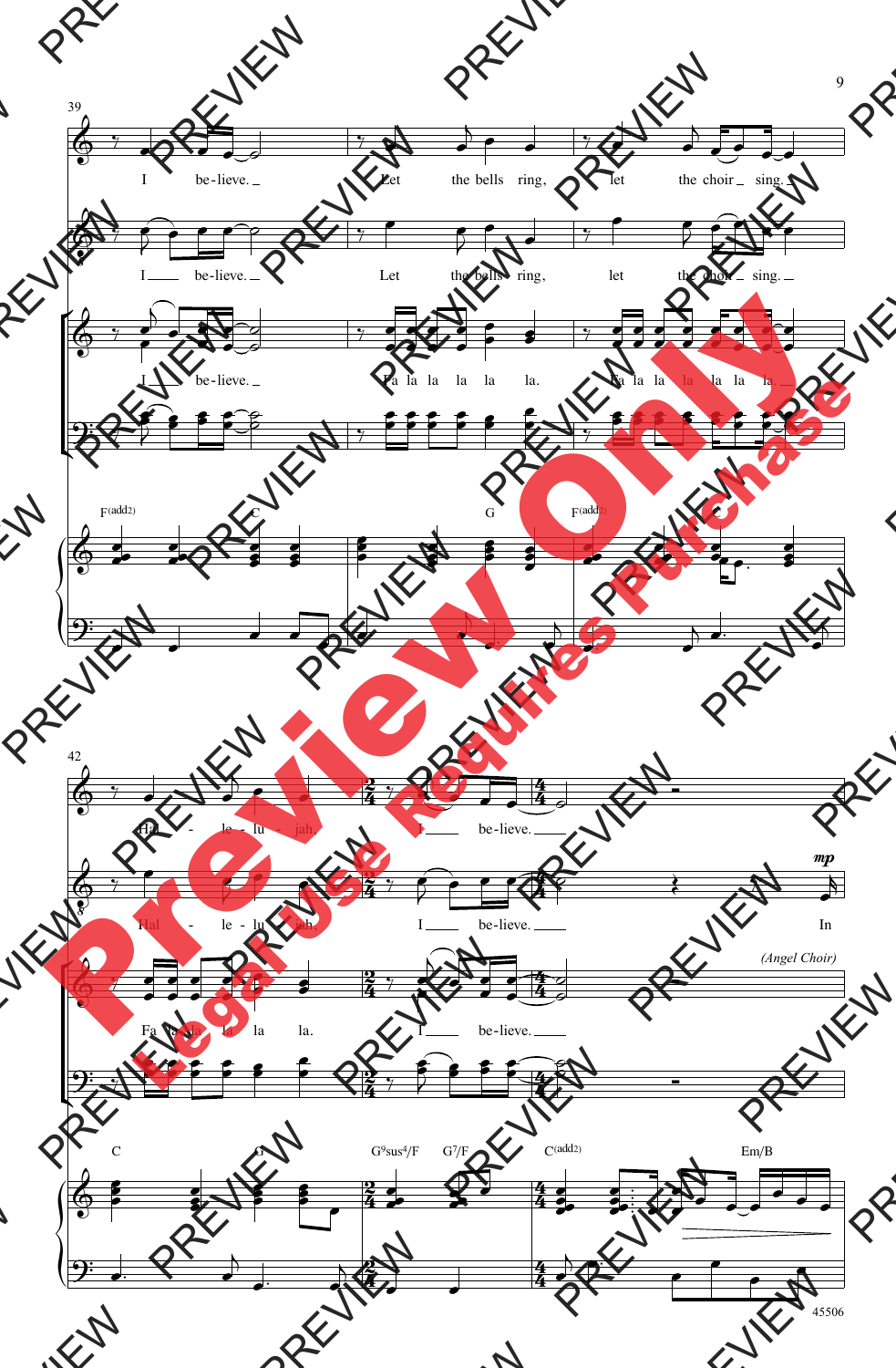![](_page_8_Figure_0.jpeg)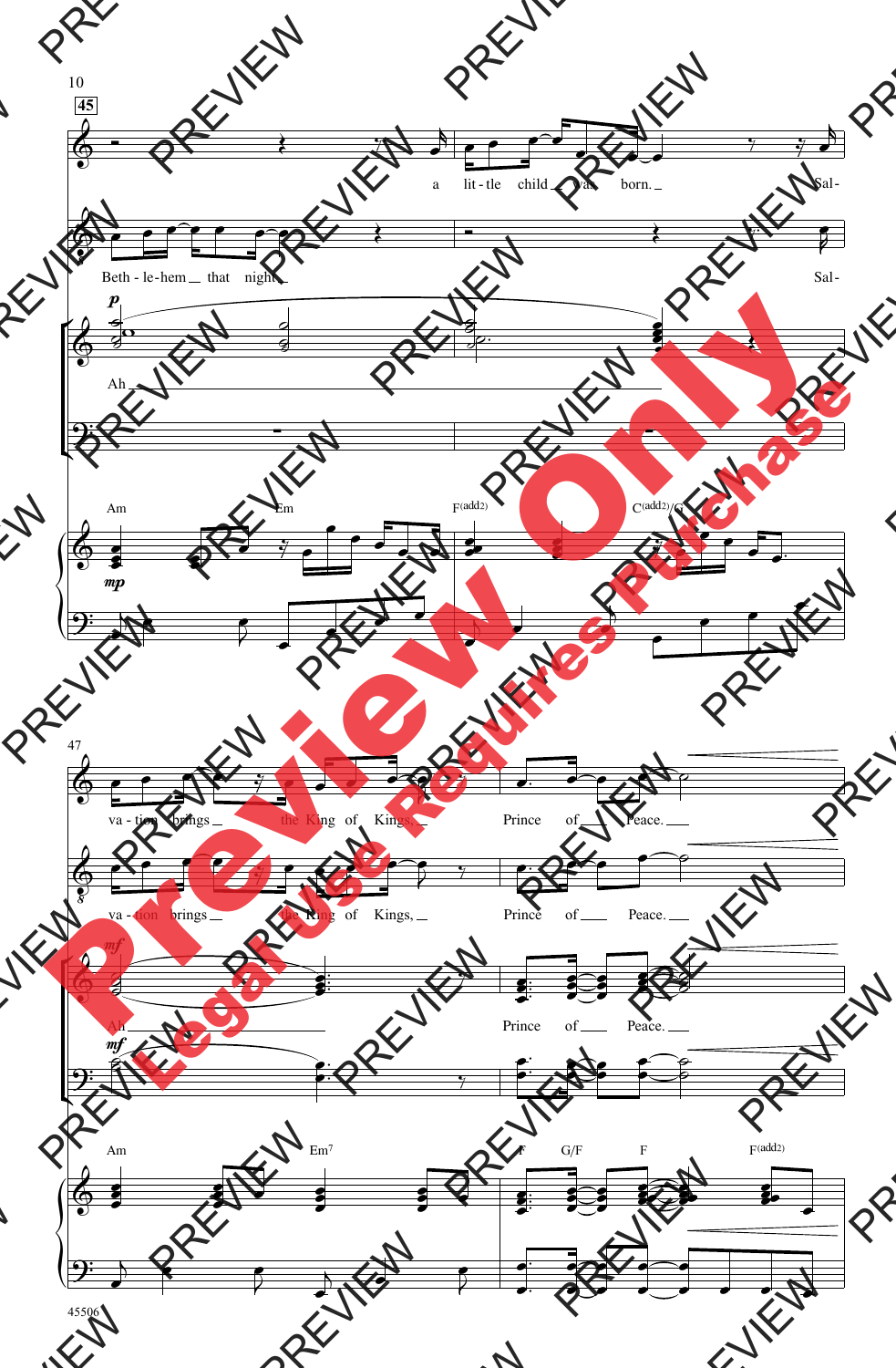![](_page_9_Figure_0.jpeg)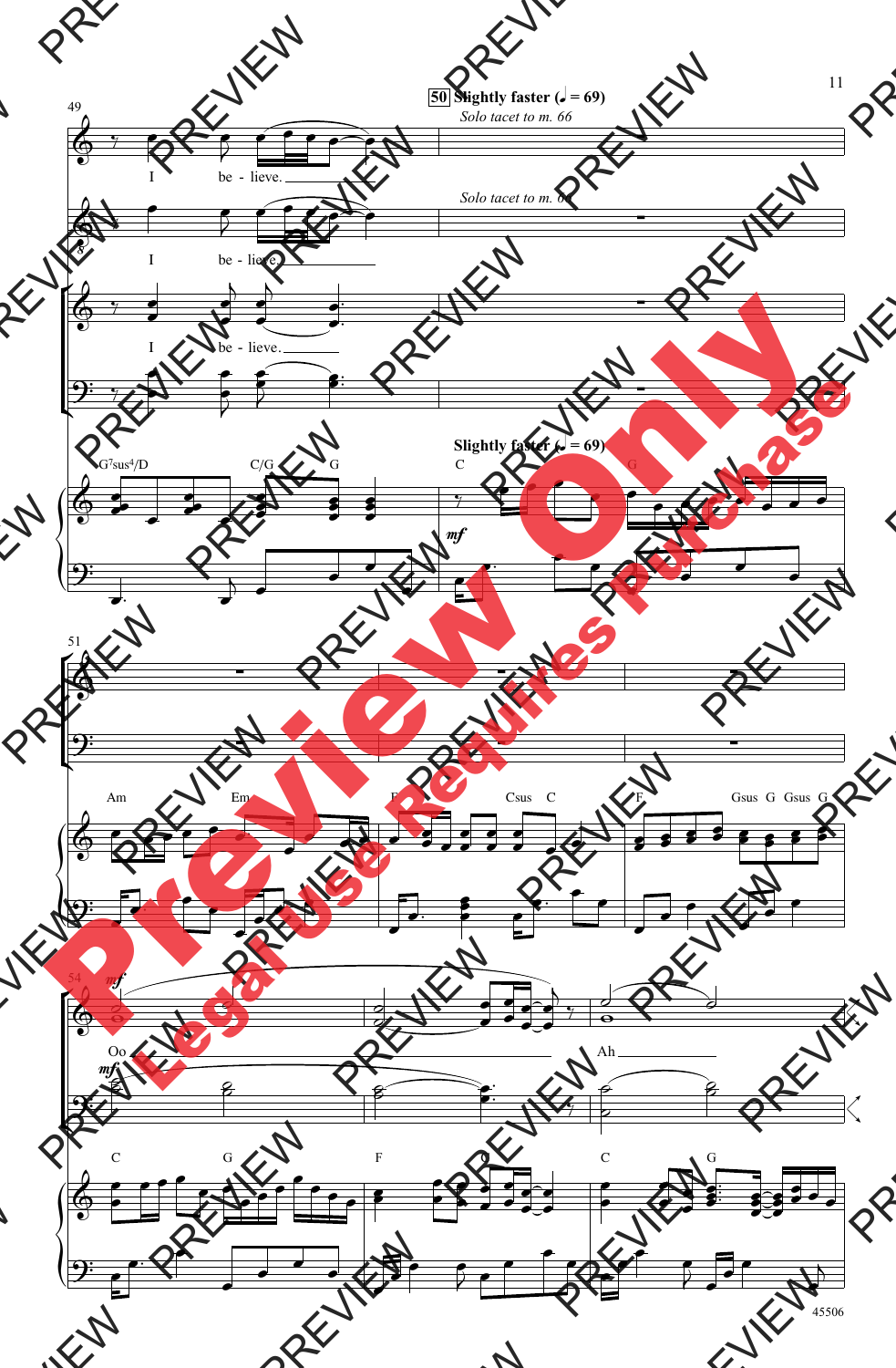![](_page_10_Figure_0.jpeg)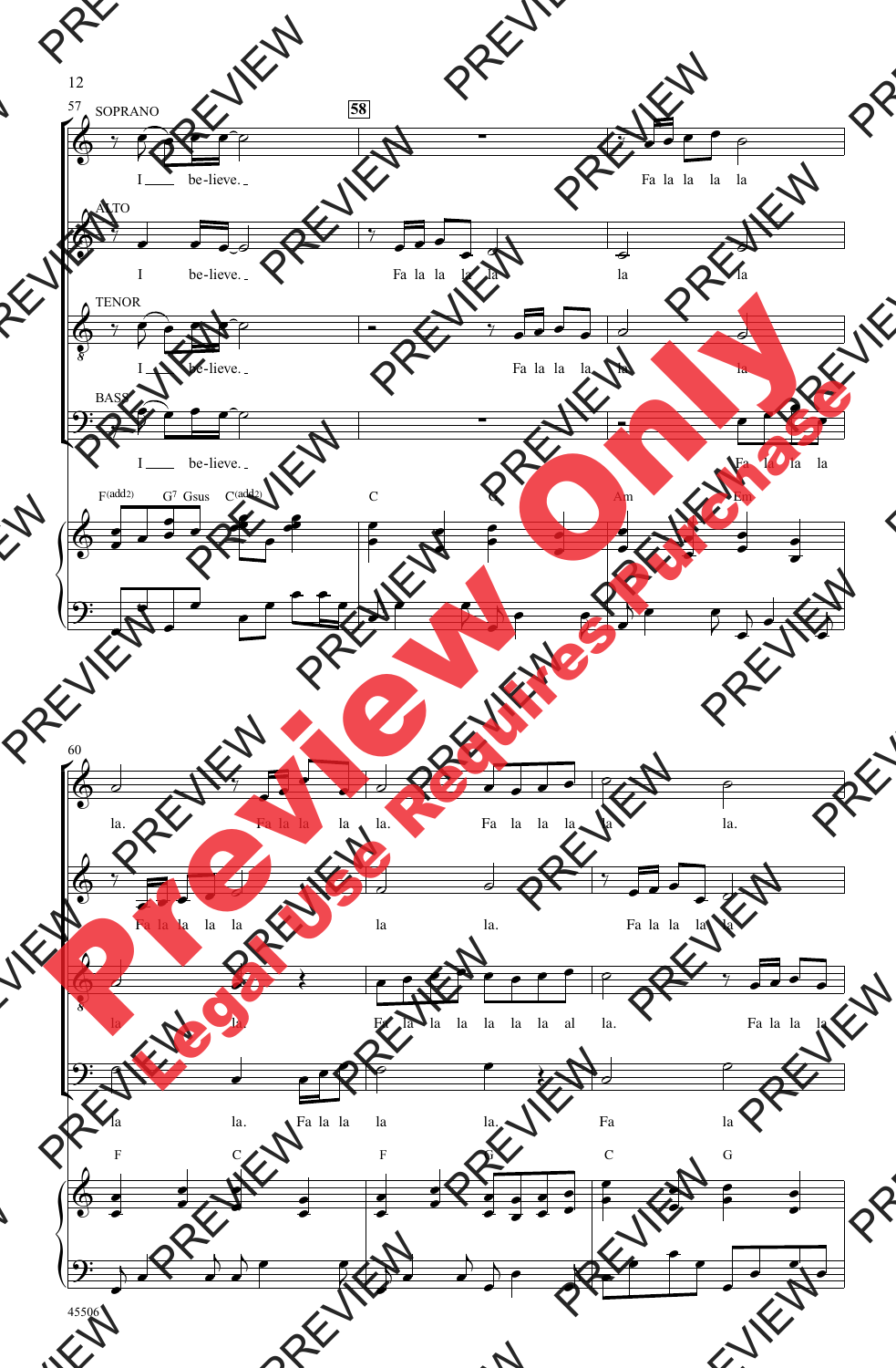![](_page_11_Figure_0.jpeg)

45506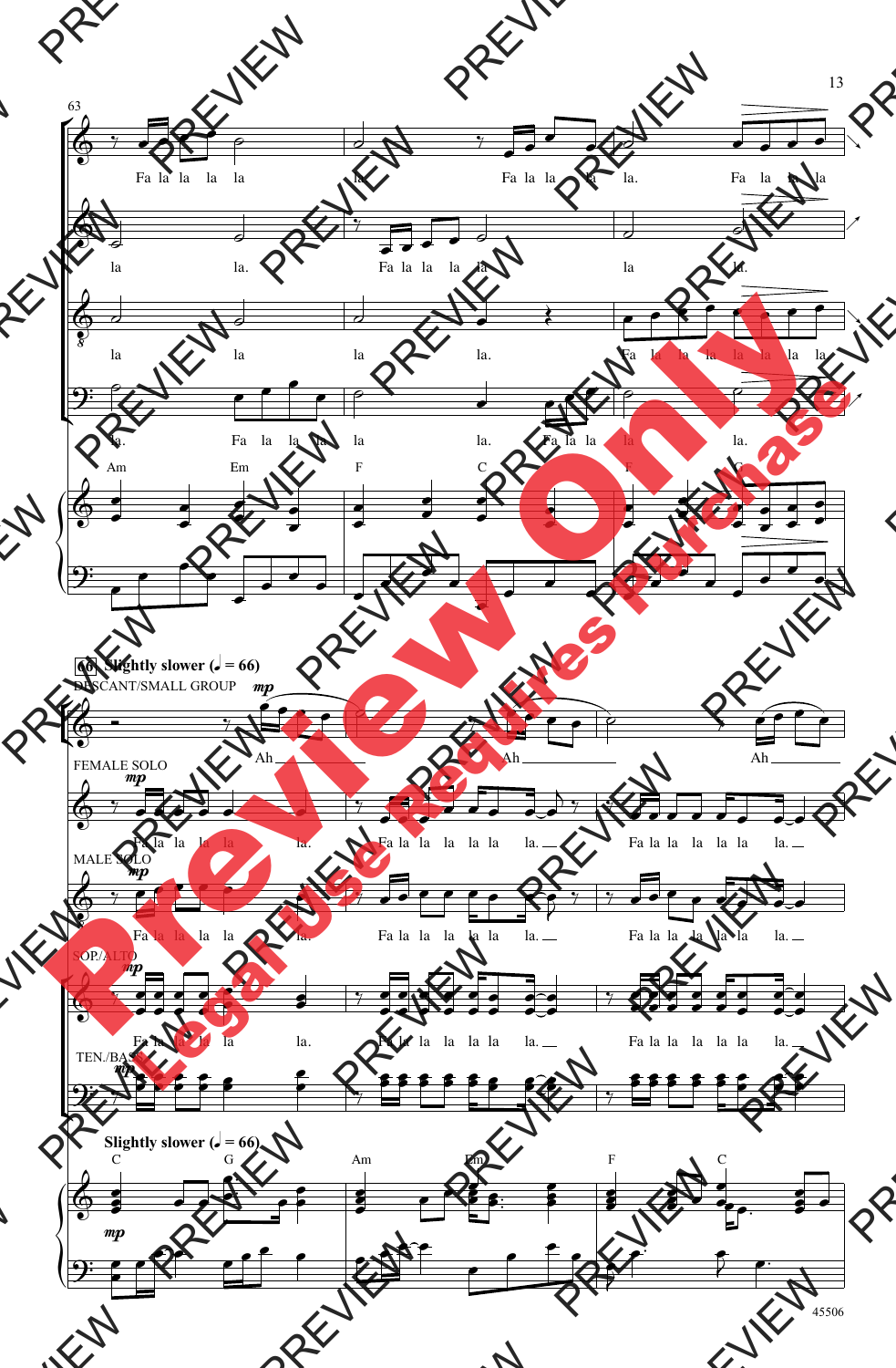![](_page_12_Figure_0.jpeg)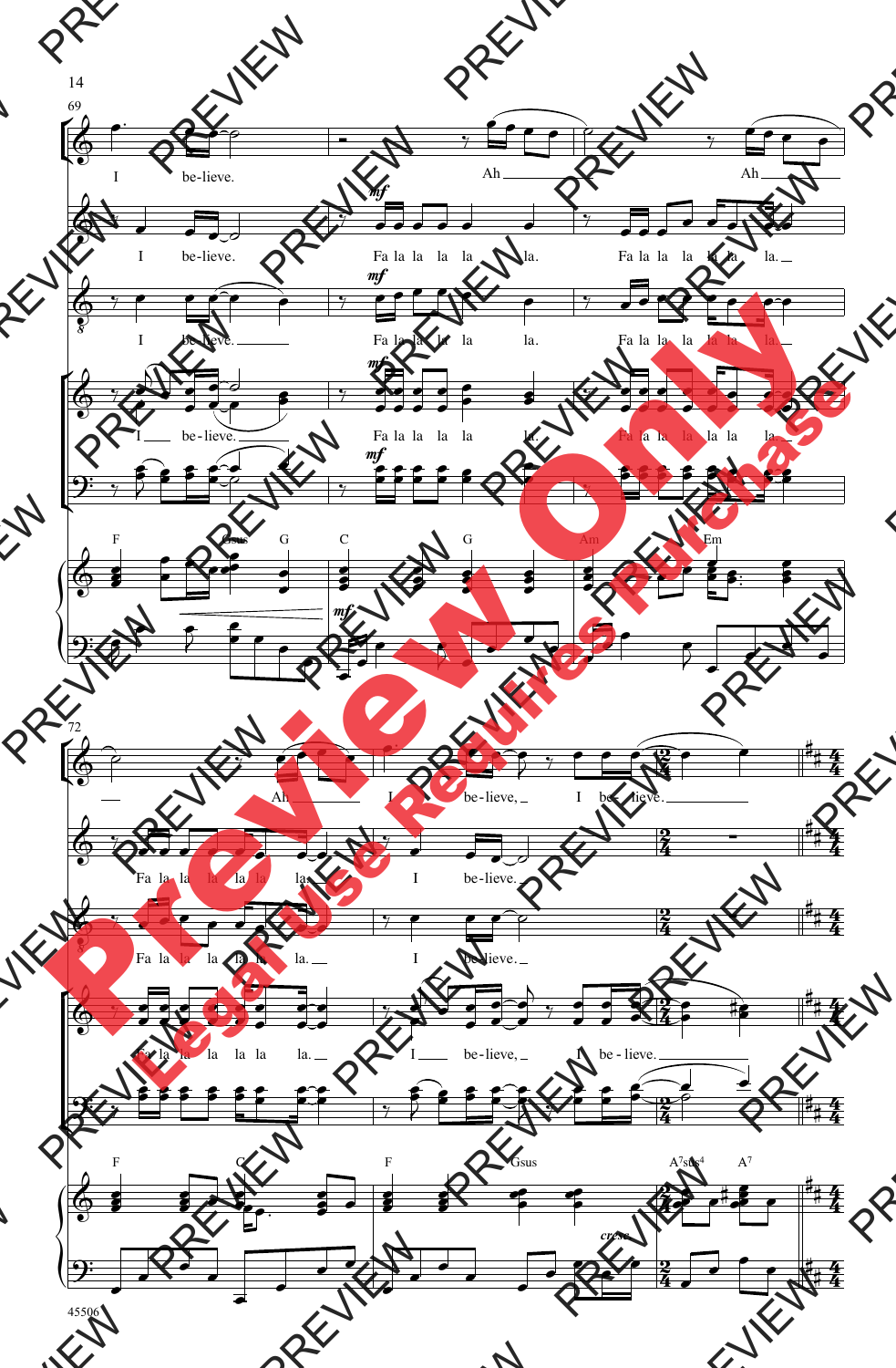![](_page_13_Figure_0.jpeg)

45506